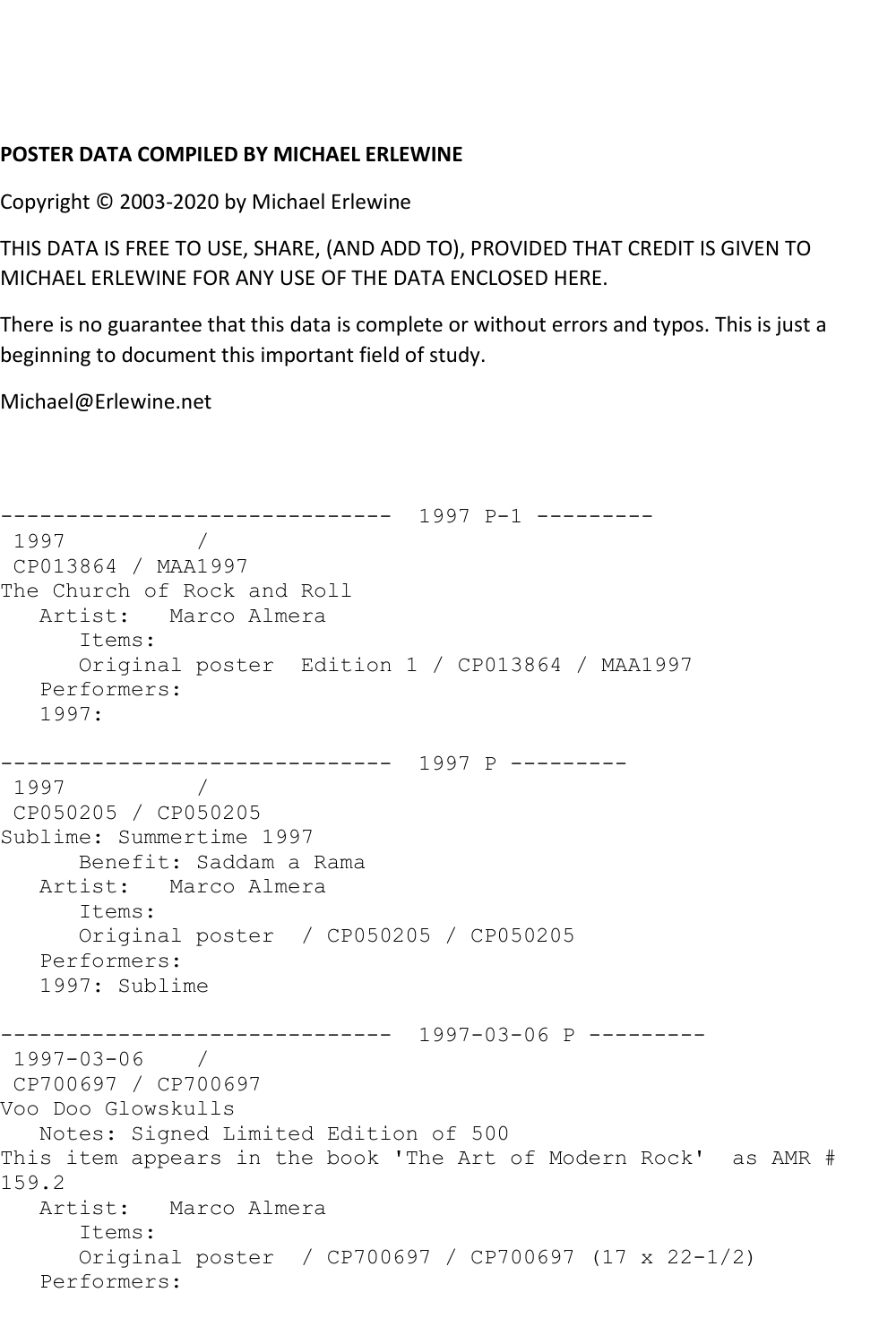1997-03-06: Voo Doo Glowskulls  $zzzz-03-07$ :  $zzzz-03-08$ : ------------------------------ 1998 P-1 --------- 1998 / CP013867 / MAA1998B Voo Doo Glow Skulls at El Chameleon Festival - Mexico, ME Artist: Marco Almera<br>Venue: El Chameleon El Chameleon Festival Items: Original poster Edition 1 / CP013867 / MAA1998B Performers: 1998: El Chameleon Festival Voo Doo Glow Skulls ------------------------------ 1999 P-1 --------- 1999 / CP013835 / MA1999 Das Klown European Tour 1999 Artist: Marco Almera Items: Original poster Edition 1 / CP013835 / MA1999 (17-1/2 x 23) Performers: 1999: Das Klown ------------------------------ 1999 P --------- 1999 / CP050176 / CP050176 Dirty Old Man Industries Artist: Marco Almera Items: Original poster / CP050176 / CP050176 (17-1/2 x 23) Performers: 1999: ------------------------------ 1999 P --------- 1999 / CP050210 / CP050210 Los Voodoo Glow Skulls Artist: Marco Almera Items: Original poster / CP050210 / CP050210 (12 x 19) Performers: 1999: Los Voodoo Glow Skulls ------------------------------ 1999 P ---------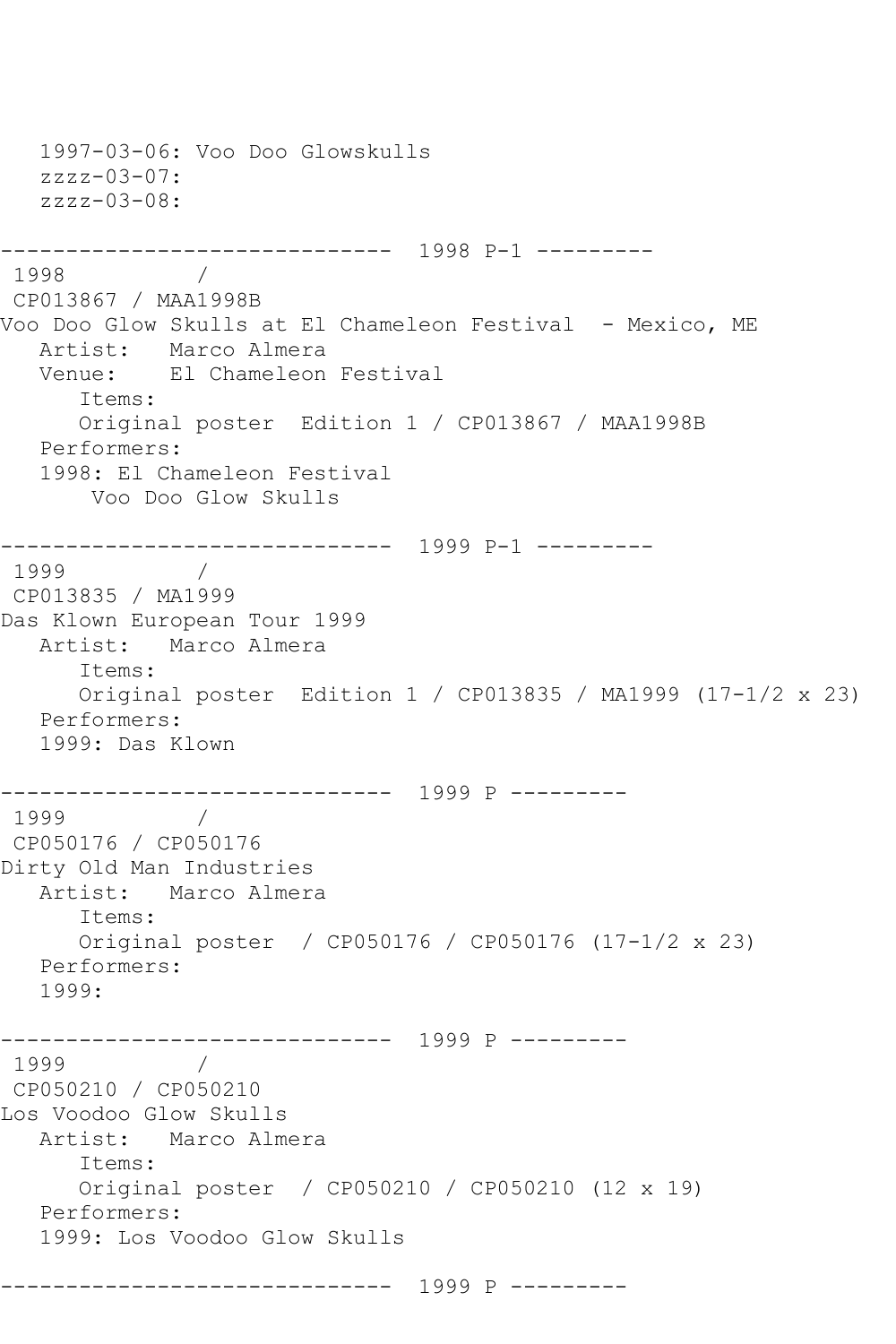1999 / CP050211 / CP050211 Voodoo Glow Skulls: Tres Calaveras Artist: Marco Almera Items: Original poster / CP050211 / CP050211 (12 x 19) Performers: 1999: Voodoo Glow Skulls ------------------------------ 1999-01-04 P --------- 1999-01-04 / CP050175 / CP050175 European Tour 1999 Artist: Marco Almera Venue: Club SO36 Items: Original poster / CP050175 / CP050175 Performers: 1999-01-04: Club SO36 Das Klown ------------------------------ 1999-01-09 P --------- 1999-01-09 / CP050200 / CP050200 Reverend Horton Heat at House of Blues - Wetlands, NY Artist: Marco Almera Venue: House of Blues Items: Original poster / CP050200 / CP050200 Performers: 1999-01-09 1999-01-10: House of Blues Reverend Horton Heat ------------------------------ 1999-02-07 P --------- 1999-02-07 / CP050190 / CP050190 Long Beach, Dub All Stars at Orange Pavillion - Orange County, CA Artist: Marco Almera Venue: Orange Pavillion Items: Original poster / CP050190 / CP050190 (17-1/2 x 23) Performers: 1999-02-07: Orange Pavillion Long Beach / Dub Allstars ------------------------------ 1999-05-13 P --------- 1999-05-13 /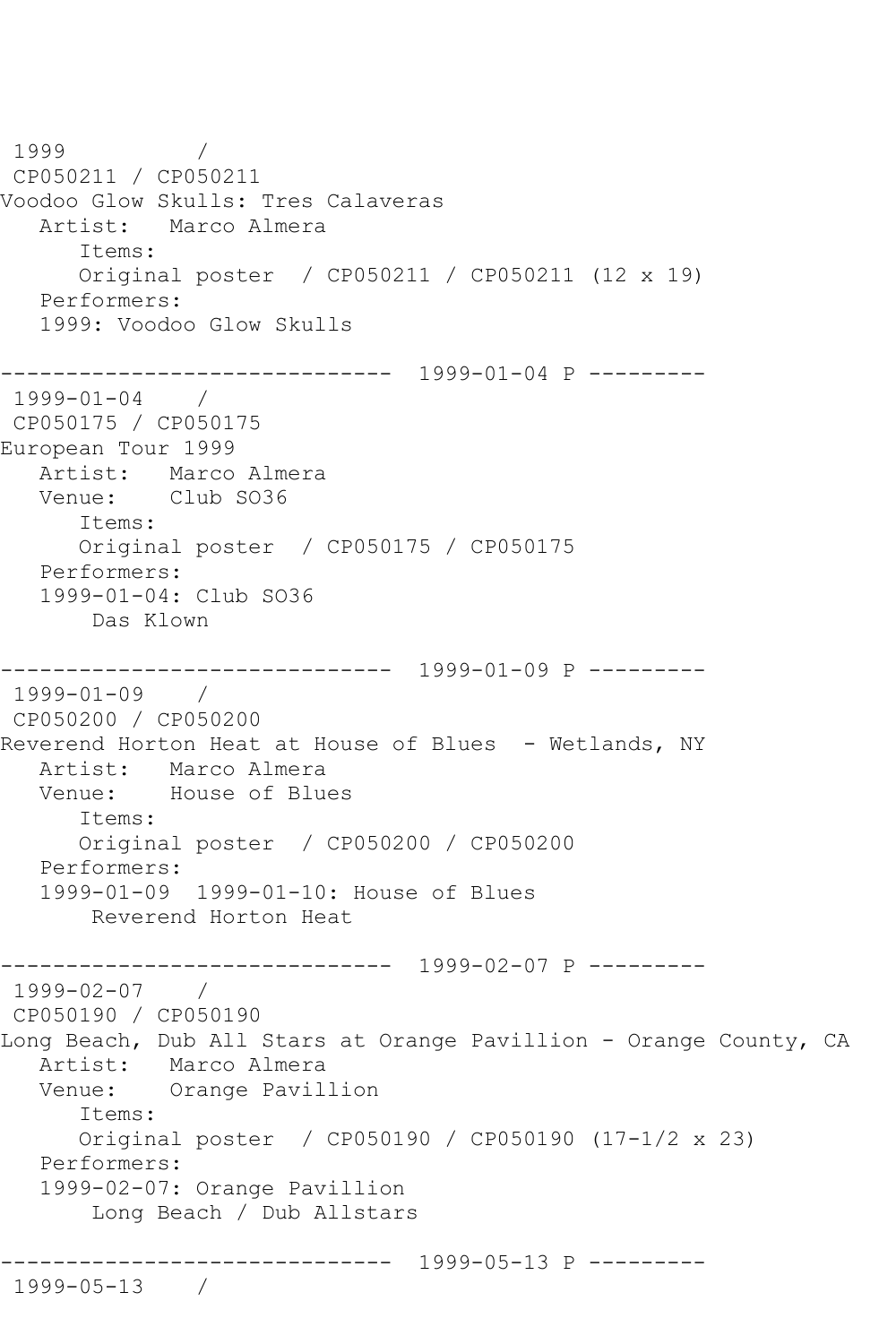CP700305 / CP700305 Dictators, Lazy Cowgirls at Club Mesa [San Diego, CA] Notes: Signed Limited Edition of 500 This item appears in the book 'The Art of Modern Rock' as AMR #  $050.3$ <br>Artist: Marco Almera Venue: Club Mesa Items: Original poster / CP700305 / CP700305 (14-1/2 x 22-1/2) Performers: 1999-05-13: Club Mesa Dictators / Lazy Cowgirls ------------------------------ SPC 1999-05-21 P --------- 1999-05-21 CP050170 / CP050170 Bomboras, Coyotemen at Spaceland - Los Angeles, CA Artist: Marco Almera Venue: Spaceland Items: Original poster SPC / CP050170 / CP050170 (17-1/2 x 23) Performers: 1999-05-21: Spaceland Bomboras / Coyotemen / Gimmicks / Thunder Crack ------------------------------ 1999-06-27 P --------- 1999-06-27 / CP700693 / CP700693 Ghastly Ones, Surf Kings at International Surfing Museum Notes: Limited Edition of 500 This item appears in the book 'The Art of Modern Rock' as AMR # 157 Artist: Marco Almera Venue: International Surfing Museum Items: Original poster / CP700693 / CP700693 (22-1/2 x 15-1/2) Performers: 1999-06-27: International Surfing Museum Ghastly Ones / Surf Kings ------------------------------ GAMH 1999-10-09 P --------- 1999-10-09 / GAMH CP050203 / CP050203 Rock Poster Revival Artist: Marco Almera Venue: Great American Music Hall Items: Original poster GAMH / CP050203 / CP050203 (17-1/2 x 23)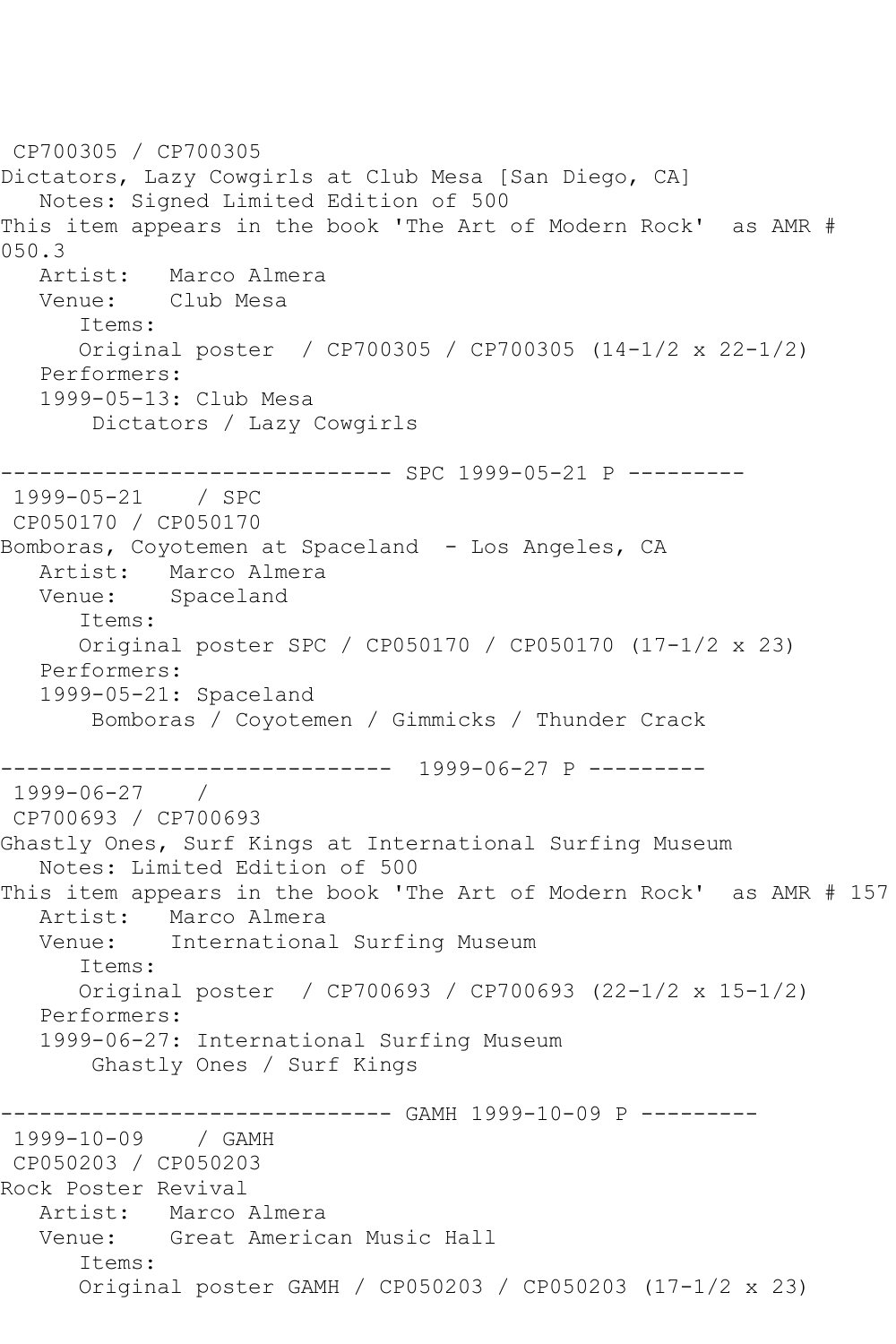```
 Performers:
    1999-10-09: Great American Music Hall
        Moscoso / Mouse / Kelley / Conklin / Tuten / Singer / Gary 
Grimshaw / Ida Griffin / Schnepf / Orr / Sperry / Donovan / Shaw / 
Peterson / Chavez / Arminski / Winston Smith / Houston / Almera / 
Rios / Bullwinkle / Mcdougall / Alan Forbes
------------------------------ 1999-11-01 P ---------
1999-11-01 / 
CP050182 / CP050182
GWAR, Misfits at Electric Factory - Philadelphia, PA
  Artist: Marco Almera<br>Venue: Electric Fact
            Electric Factory
       Items:
       Original poster / CP050182 / CP050182 (17-1/2 x 23)
   Performers:
    1999-11-01: Electric Factory
        GWAR / Misfits / Murphy's Law / Speedealer
    ------------------------------ 1999-11-13 P ---------
1999-11-13 / 
CP050177 / CP050177
Electric Frankenstein, Dead Moon at Garage - Honolulu, HI
   Artist: Marco Almera
   Venue: Garage
       Items:
       Original poster / CP050177 / CP050177 (17-1/2 x 23)
   Performers:
   1999-11-13: Garage
        Electric Frankenstein / Dead Moon / B-Movie Rats
     ------------------------------ 1999-11-13 P ---------
1999-11-13 / 
CP700695 / CP700695
Primus, Incubus at Electric Factory [Philadelphia, PA]
    Notes: Signed Limited Edition of 500
This item appears in the book 'The Art of Modern Rock' as AMR #
158.2
   Artist: Marco Almera
   Venue: Electric Factory
       Items:
       Original poster / CP700695 / CP700695 (21 x 30-1/2)
   Performers:
   1999-11-13: Electric Factory
        Primus / Incubus / Buckethead
                ------------------------------ 2000-00-00 P-1 ---------
```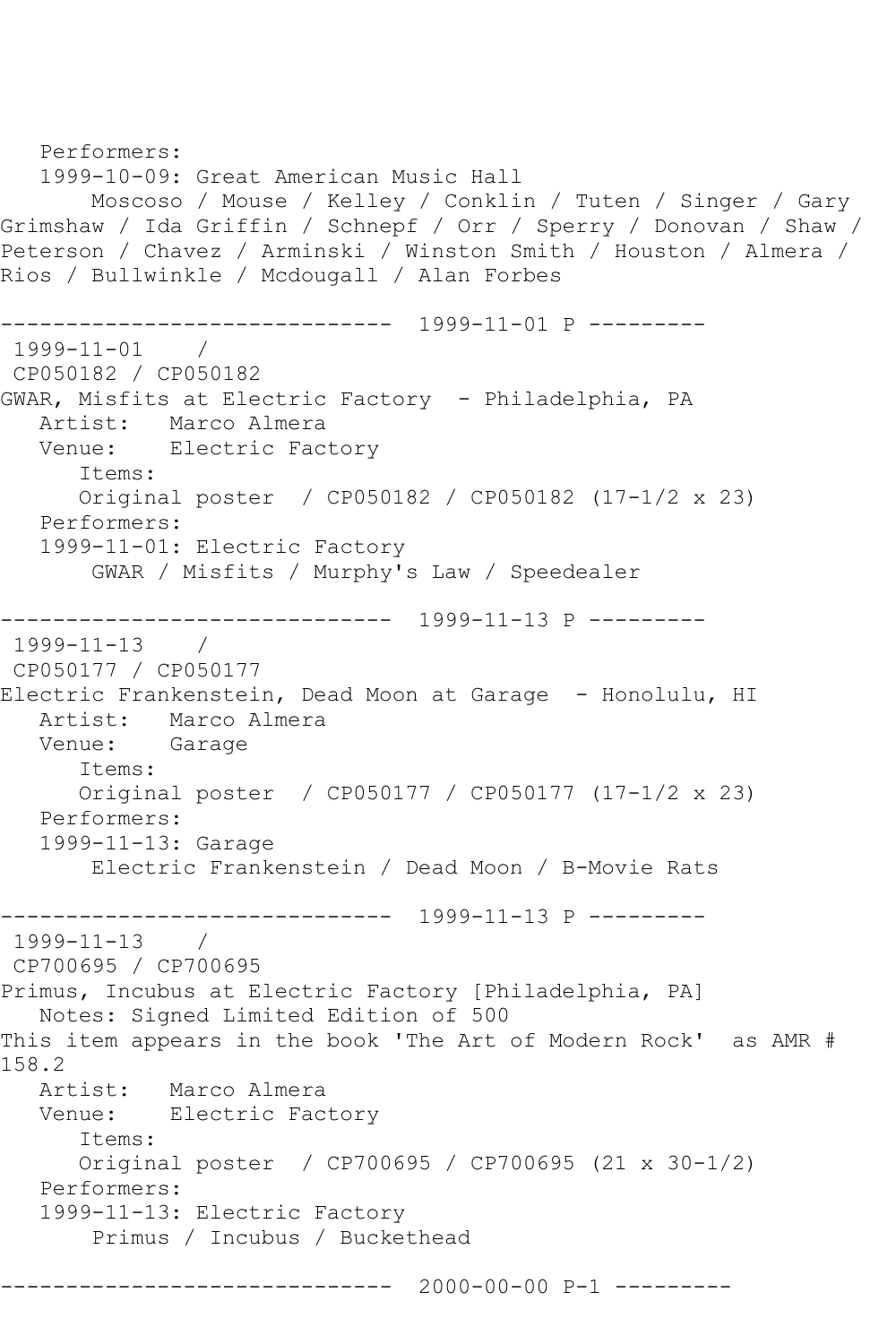```
2000-00-00 / 
CP013851 / MA2000
Triple Crown of Surfing, 2000 COmpetition
   Artist: Marco Almera
       Items:
       Original poster Edition 1 / CP013851 / MA2000 (18 x 24)
   Performers:
  2000 - 00 - 00:------------------------------ 2000-03-06 P-1 ---------
2000-03-06 / 
CP013853 / MA20000306
Voodoo Glow Skulls at El Chameleon Festival - Mexico,
   Artist: Marco Almera
   Venue: El Chameleon Festival
       Items:
       Original poster Edition 1 / CP013853 / MA20000306
         / NONE / MA2000030
   Performers:
   2000-03-06: El Chameleon Festival
        Voo Doo Glow Skulls
                     ------------------------------ 2000-05-05 P-1 ---------
2000-05-05 / 
CP013855 / MA20000505
Swinging Neckbreakers
   Artist: Marco Almera
       Items:
      Original poster Edition 1 / CP013855 / MA20000505
         / NONE / MA2000050
   Performers:
   2000-05-05:
------------------------------ 2000-05-06 P ---------
2000-05-06 / 
CP050196 / CP050196
Swingin Neckbreakers, Lazy Cowgirls at Garage - Honolulu, HI
   Artist: Marco Almera
   Venue: Garage
       Items:
      Original poster / CP050196 / CP050196
   Performers:
   2000-05-06: Garage
        Swingin Neckbreakers / Lazy Cowgirls / Invisible Men
------------------------------ 2000-05-06 P ---------
2000-05-06 /
```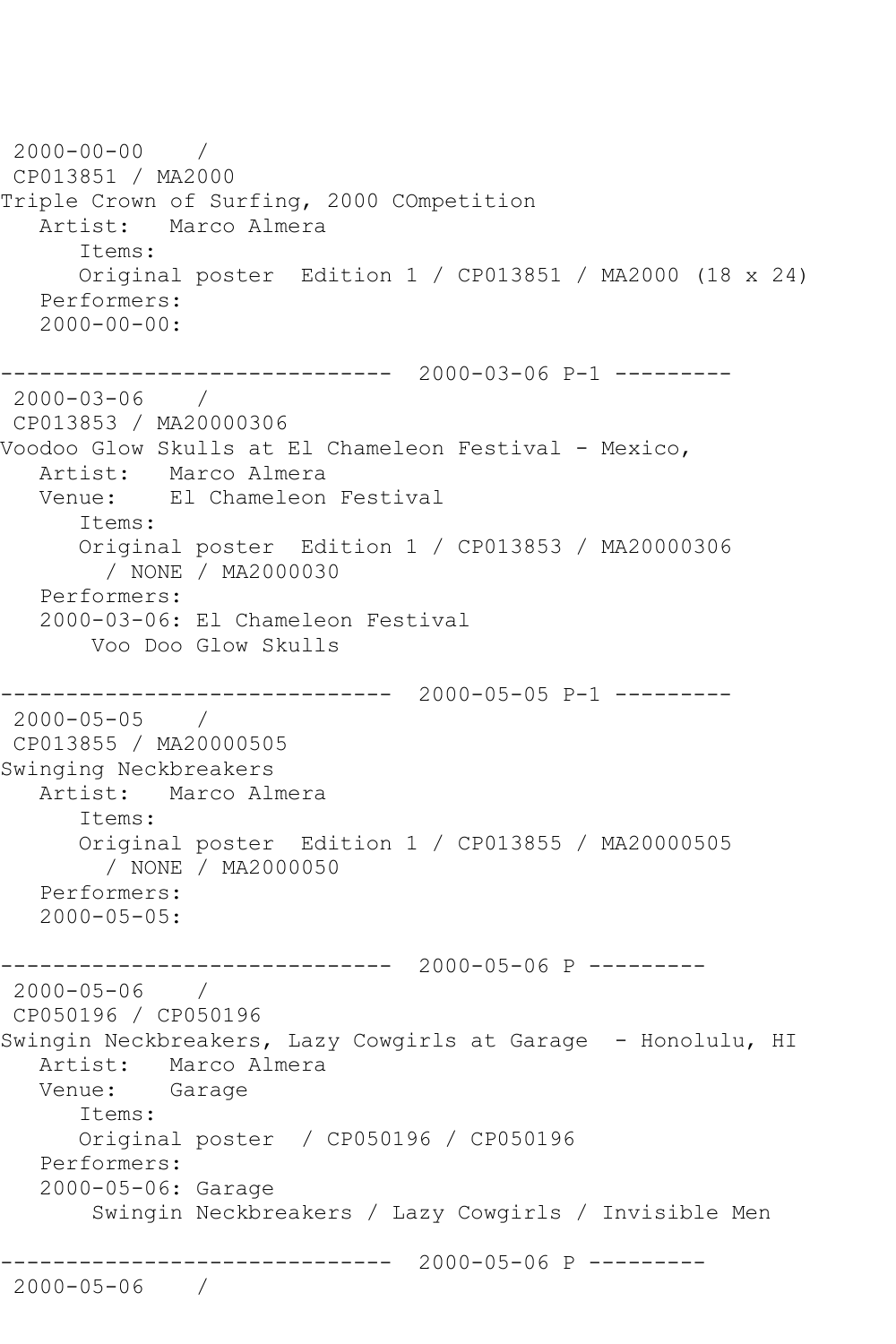CP700308 / CP700308 Swingin Neckbreakers, Lazy Cowgirls at Garage [Honolulu, HI] Notes: Signed Limited Edition of 500 This item appears in the book 'The Art of Modern Rock' as AMR #  $051.2$ <br>Artist: Marco Almera Venue: Garage Promoter: Tiger Mask Trash a Go Go Items: Original poster / CP700308 / CP700308 (15-1/2 x 24) Performers: 2000-05-06: Garage Swingin Neckbreakers / Lazy Cowgirls / Invisible Men ------------- EMO 2000-05-12 P ---------2000-05-12 / EMO CP050206 / CP050206 Supersuckers, Los Infernos at Emos Artist: Marco Almera<br>Venue: Emo's Venue: Items: Original poster EMO / CP050206 / CP050206 (15-1/2 x 24) Performers: 2000-05-12: Emo's Supersuckers / Los Infernos / Furious IV ------------------------------ 2000-05-12 P --------- 2000-05-12 / CP700696 / CP700696 Supersuckers, Los Infernos at Emo's [Austin, TX] Notes: Limited Edition of 500 This item appears in the book 'The Art of Modern Rock' as AMR # 159 Artist: Marco Almera<br>Venue: Emo's Venue: Items: Original poster / CP700696 / CP700696 (15-1/2 x 24) Performers: 2000-05-12: Emo's Supersuckers / Los Infernos / Furious IV ---------------- EF 2000-05-27 P ----------<br>/ EF  $2000 - 05 - 27$ CP050213 / CP050213 Ween at Electric Factory - Philadelphia, PA Artist: Marco Almera Venue: Electric Factory Items: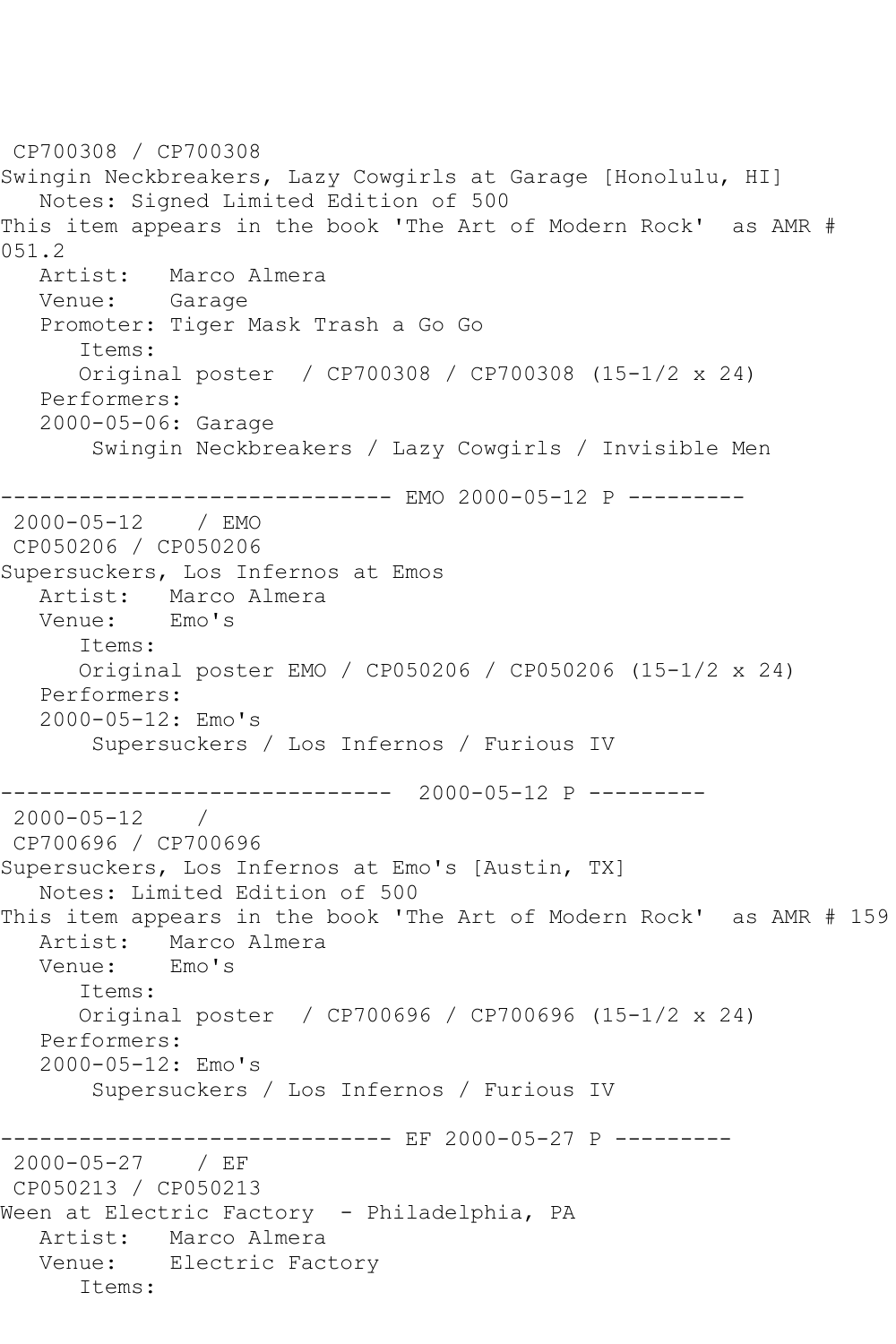Original poster EF / CP050213 / CP050213 (15-1/2 x 24) Performers: 2000-05-27: Electric Factory Ween ------------ 2000-06-30 P ---------2000-06-30 / CP050179 / CP050179 Gangbang Art Show Artist: Marco Almera Venue: Pop Art Gallery Promoter: Flying Piston Items: Original poster / CP050179 / CP050179 Performers: 2000-06-30 2000-09-30: Pop Art Gallery Chuck and Ron From the Firehouse / Marco Almera / Chris Shaw / Chase Marshall 2000-07-07 2000-07-09: Harkortstrasse 125 Chuck and Ron From the Firehouse / Marco Almera / Chris Shaw / Chase Marshall 2000-07-11 2000-07-15: Domane Chuck and Ron From the Firehouse / Marco Almera / Chris Shaw / Chase Marshall ------------------------------ 2000-07-07 P-1 --------- 2000-07-07 / CP019870 / XJ003 The Gang Bang Art Shows, in Germany Artist: Marco Almera Venue: Germany Items: Original poster Edition 1 / CP019870 / XJ003 Performers: 2000-07-07 2000-07-09: Germany Chris Shaw / Chase Marshall / Ron Donovan / Chuck Sperry ------------------------------ 2000-09-17 P --------- 2000-09-17 / CP700307 / CP700307 Man or Astroman, Spoozys at Galaxy Theater Notes: Signed Limited Edition of 572 This item appears in the book 'The Art of Modern Rock' as AMR # 051 Artist: Marco Almera Venue: Galaxy Theater Items: Original poster / CP700307 / CP700307 (16-1/2 x 24)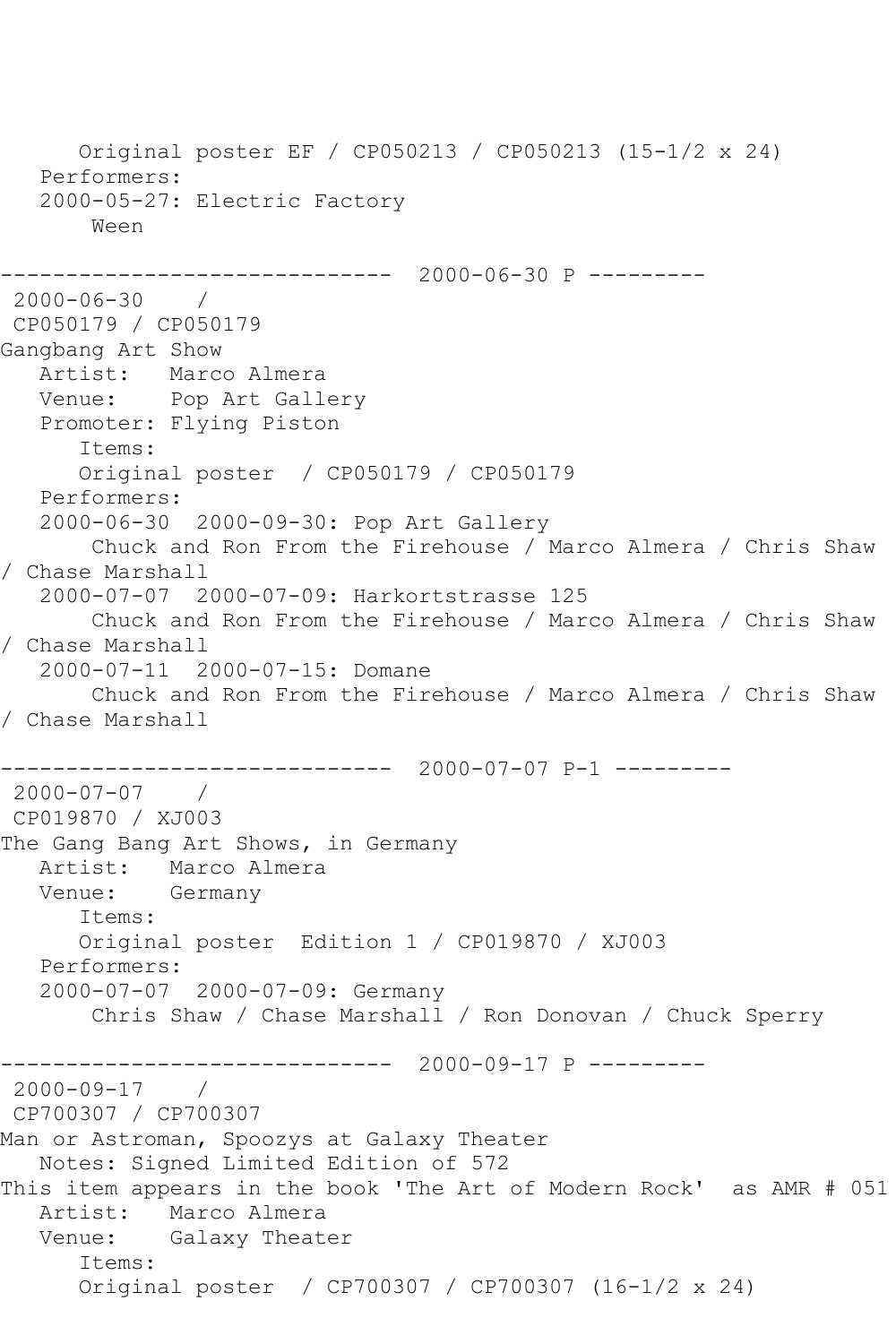```
 Performers:
   2000-09-17: Galaxy Theater
       Man or Astroman / Spoozys / Mooney Suzuki
------------------------------ 2000-11-10 P-1 ---------
2000-11-10 / 
CP013871 / MAA20001110
Ci Dia de Los Muertos Art and Music Festival at Garage - Hollywoord, 
CA
   Artist: Marco Almera
   Venue: Garage
      Items:
      Original poster Edition 1 / CP013871 / MAA20001110 (16-1/2 x 
22)
        / NONE / MAA200011
   Performers:
   2000-11-10: Garage
------------------------------ GXSA 2000-11-12 P ---------
2000-11-12 / GXSA 
CP050201 / CP050201
Reverend Horton Heat, Los Infernos at Galaxy Theater
   Artist: Marco Almera
   Venue: Galaxy Theater
      Items:
      Original poster GXSA / CP050201 / CP050201 (16-1/2 x 24)
   Performers:
   2000-11-12: Galaxy Theater
       Reverend Horton Heat / Los Infernos
    ------------------------------ 2001-02-17 P ---------
2001-02-17 / 
CP050183 / CP050183
Blazing Haley, Mr. B adwrench at Garage - Honolulu, HI
   Artist: Marco Almera
   Venue: Garage
   Promoter: Bar That Sucks
      Items:
      Original poster / CP050183 / CP050183 (15-1/2 x 23)
   Performers:
   2001-02-17: Garage
       Blazing Haley / Mr. Badwrench / Invisible Men
    ------------------------------ 2002 P ---------
2002 / 
CP050171 / CP050171
```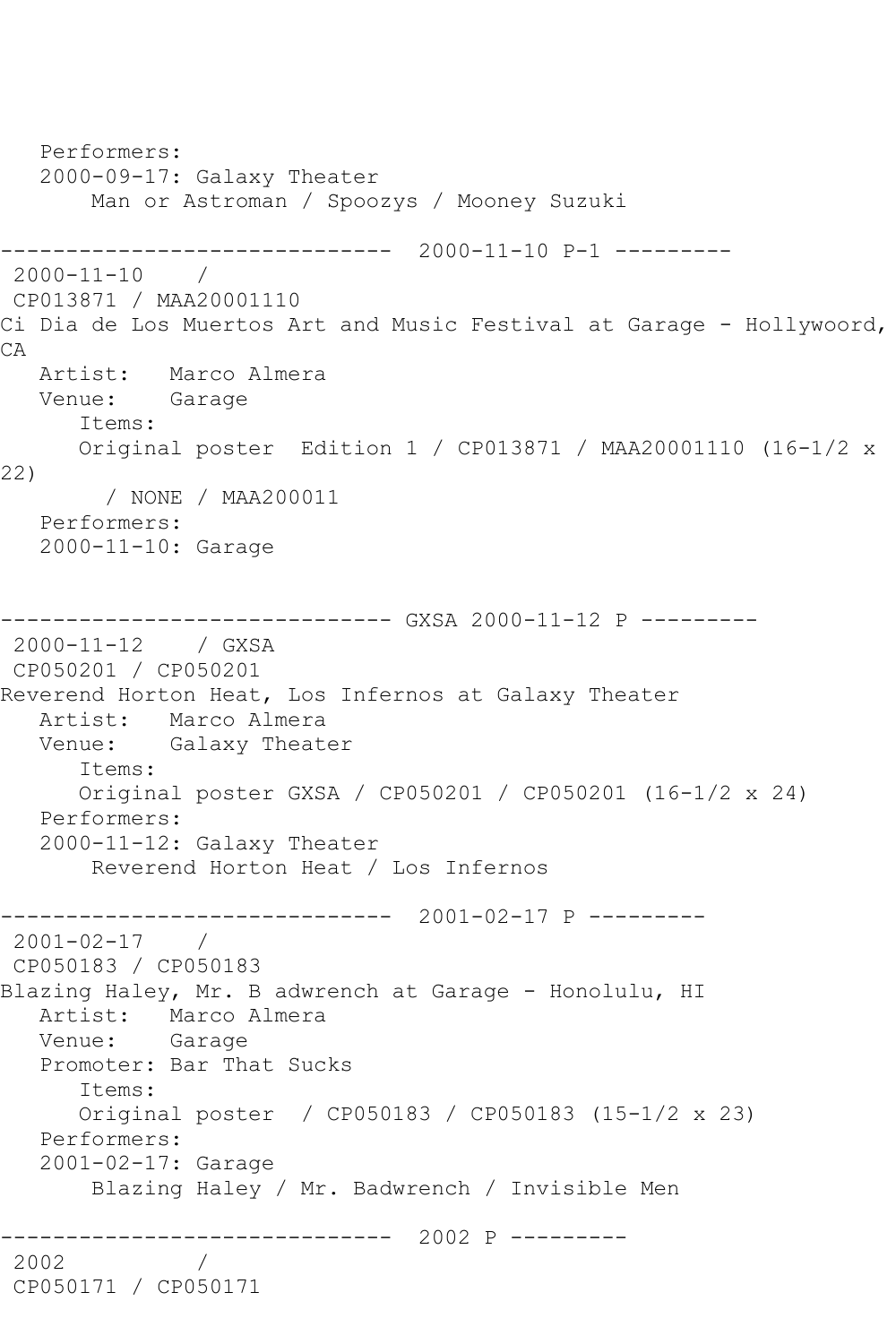Born Heads / Pipe 69, Osaka, Japan Benefit: Born Heads Pipe 69 Artist: Marco Almera Items: Original poster / CP050171 / CP050171 Performers: 2002: Born Heads / Pipe 69 ------------------------------ 2002 P --------- 2002 / CP050178 / CP050178 Flight: Print by Marco Almera Artist: Marco Almera Items: Original poster / CP050178 / CP050178 (23 x 30) Performers: 2002: ------------------------------ 2002-01-26 P --------- 2002-01-26 / CP050172 / CP050172 1st Annual Dirtbag Social and Pinstripers Ball Artist: Marco Almera Venue: 3 Deuces Kustom Shop and Gallery Items: Original poster / CP050172 / CP050172 (18 x 24) Performers: 2002-01-26: 3 Deuces Kustom Shop and Gallery ------------------------------ 2002-10-31 P --------- 2002-10-31 / CP050199 / CP050199 Psychobilly Halloween Artist: Marco Almera Venue: House of Blues Items: Original poster / CP050199 / CP050199 (16 x 22) Performers: 2002-10-31: House of Blues Big John Bates and the Voodoo Dolls / Specters ------------------------------ 2003 P --------- 2003 / CP050212 / CP050212 Lowtide Clothing Company Benefit: Waikiki Girl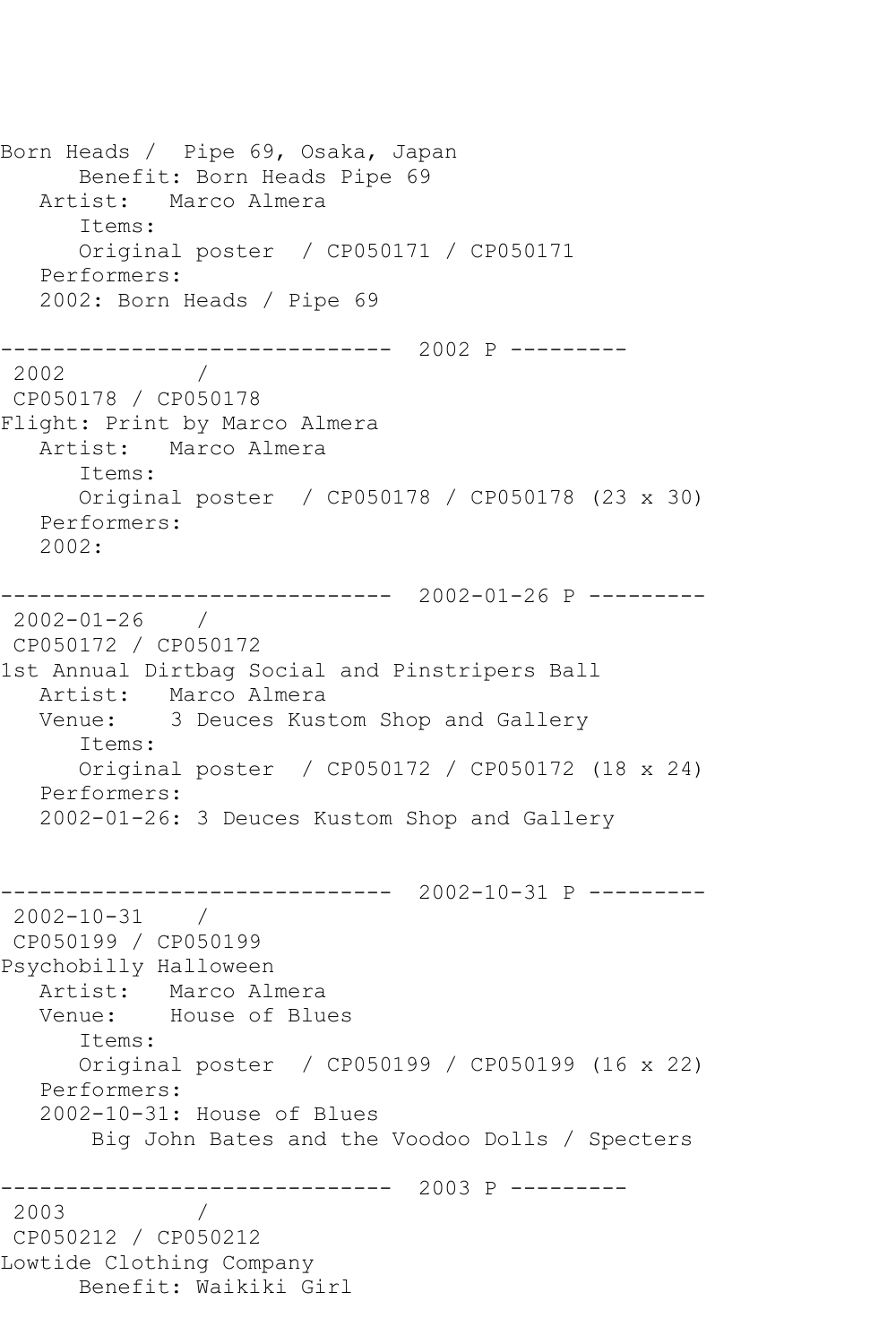Artist: Marco Almera Items: Original poster / CP050212 / CP050212 Performers: 2003: ------------------------------ 2003-03-14 P --------- 2003-03-14 / CP050169 / CP050169 Flatstock 2 Benefit: Hitler a GoGo / Satan Please Pull That Red Hot Poker Out of My Ass Artist: Marco Almera Venue: Austin Convention Center Promoter: SXSW / API Items: Original poster / CP050169 / CP050169 (11-1/2 x 17) Notes: Hand Printed With American Pride in Orange County, CA. Performers: 2003-03-14 2003-03-15: Austin Convention Center ------------------------------ 2003-03-14 P --------- 2003-03-14 / CP050189 / CP050189 Flatstock 2 Benefit: Kim Jong Illin Artist: Marco Almera Venue: Austin Convention Center Promoter: SXSW / API Items: Original poster / CP050189 / CP050189 (11-1/2 x 17) Performers: 2003-03-14 2003-03-15: Austin Convention Center ------------------------------ 2003-03-14 P --------- 2003-03-14 / CP050197 / CP050197 Flatstock 2 Benefit: Osama Lama Ding Dang Artist: Marco Almera Venue: Austin Convention Center Promoter: SXSW / API Items: Original poster / CP050197 / CP050197 (11-1/2 x 17)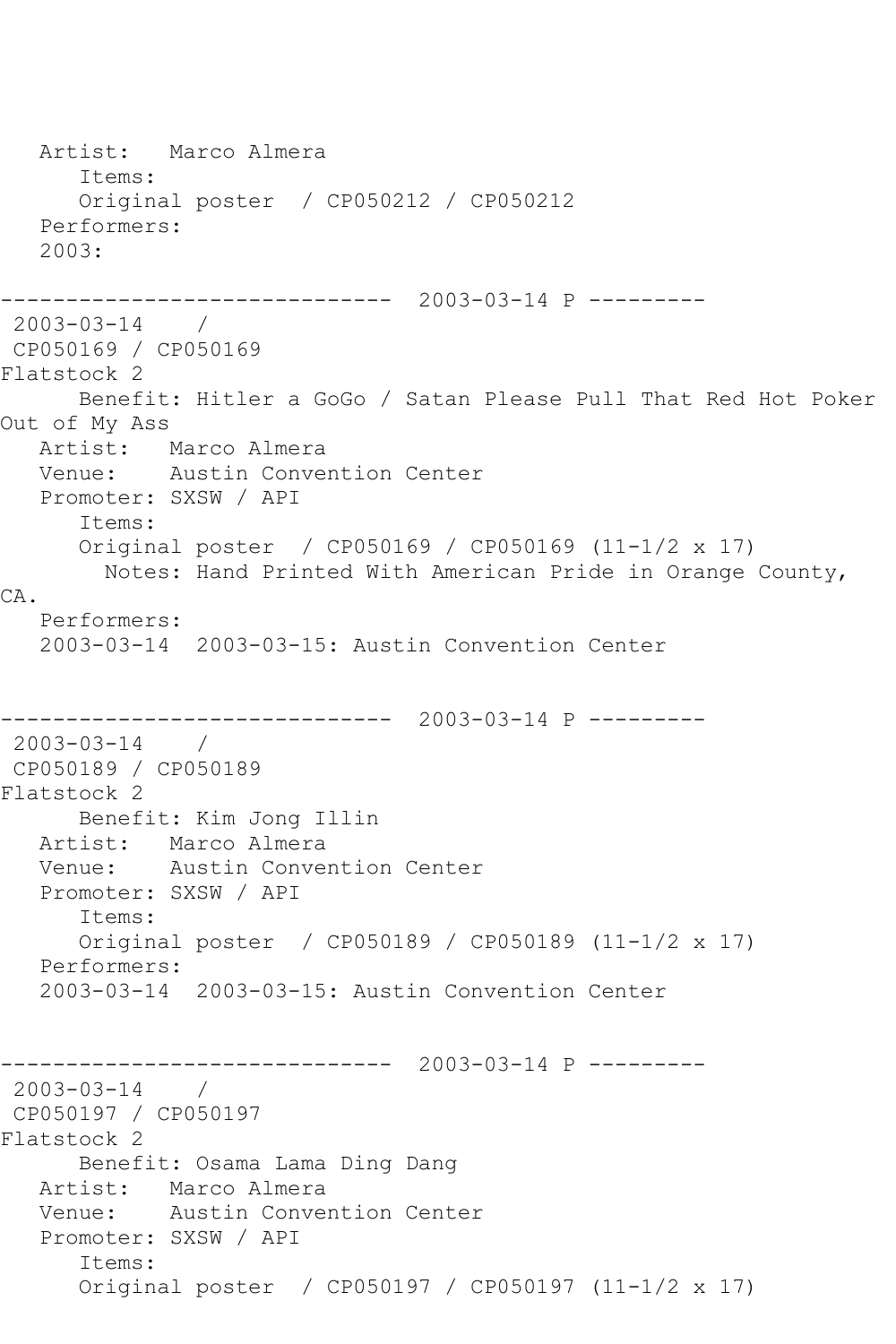Performers: 2003-03-14 2003-03-15: Austin Convention Center ------------------------------ 2003-03-14 P --------- 2003-03-14 / CP050202 / CP050202 Flatstock 2 Benefit: Saddam a Rama Artist: Marco Almera Venue: Austin Convention Center Promoter: SXSW / API Items: Original poster / CP050202 / CP050202 (11-1/2 x 17) Performers: 2003-03-14 2003-03-15: Austin Convention Center ------------------------------ 2003-04-19 P --------- 2003-04-19 / CP050207 / CP050207 Super Suckers at Fullerton Transportation Center Benefit: Plus Some Other Shitty Bands Artist: Marco Almera Venue: Fullerton Transportation Center Items: Original poster / CP050207 / CP050207 (17 x 22) Performers: 2003-04-19: Fullerton Transportation Center Super Suckers ------------------------------ zzzz-02-02 P -------- zzzz-02-02 f / CP050184 / CP050184 Hepcat at El Rey Theater - Los Angeles, CA Artist: Marco Almera Venue: El Rey Theater Items: Original poster / CP050184 / CP050184 Performers: zzzz-02-02 fri: El Rey Theater Hepcat ------------------------------ zzzz-zz-zz P -------- zzzz-zz-zz / CP050173 / CP050173 Church of Rock and Roll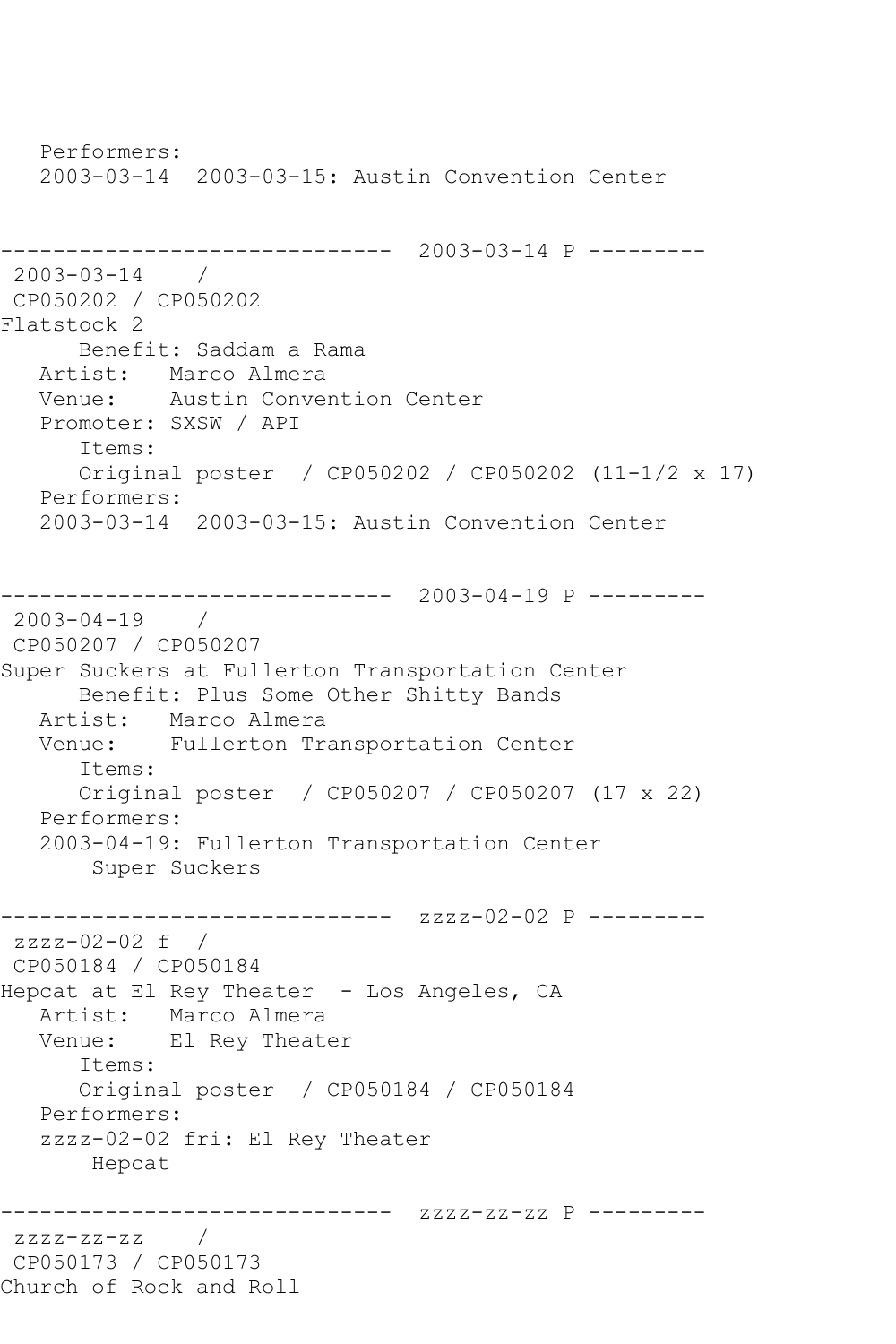Artist: Marco Almera Items: Original poster / CP050173 / CP050173 Performers: ------------------------------ zzzz-zz-zz P -------- zzzz-zz-zz / CP050174 / CP050174 Space Cowgirl 2: Print by Marco Almera Artist: Marco Almera Items: Original poster / CP050174 / CP050174 (22 x 35) Performers: ------------------------------ zzzz-zz-zz P --------  $zzzz-zz-zz$  / CP050181 / CP050181 Golden: Print by Marco Almera Artist: Marco Almera Items: Original poster / CP050181 / CP050181 (23 x 31-1/5) Performers: ------------------------------ zzzz-zz-zz P -------- zzzz-zz-zz / CP050186 / CP050186 Hot Seat: Print by Marco Almera Artist: Marco Almera Items: Original poster / CP050186 / CP050186 Performers: ------------------------------ zzzz-zz-zz P ---------  $ZZZ-ZZ-ZZ$ CP050187 / CP050187 Poster Pop Benefit: Posters / Stickers / T Shirts Artist: Marco Almera Venue: Poster Pop Items: Original poster / CP050187 / CP050187 Performers: Poster Pop ------------------------------ zzzz-zz-zz P -------- zzzz-zz-zz / CP050188 / CP050188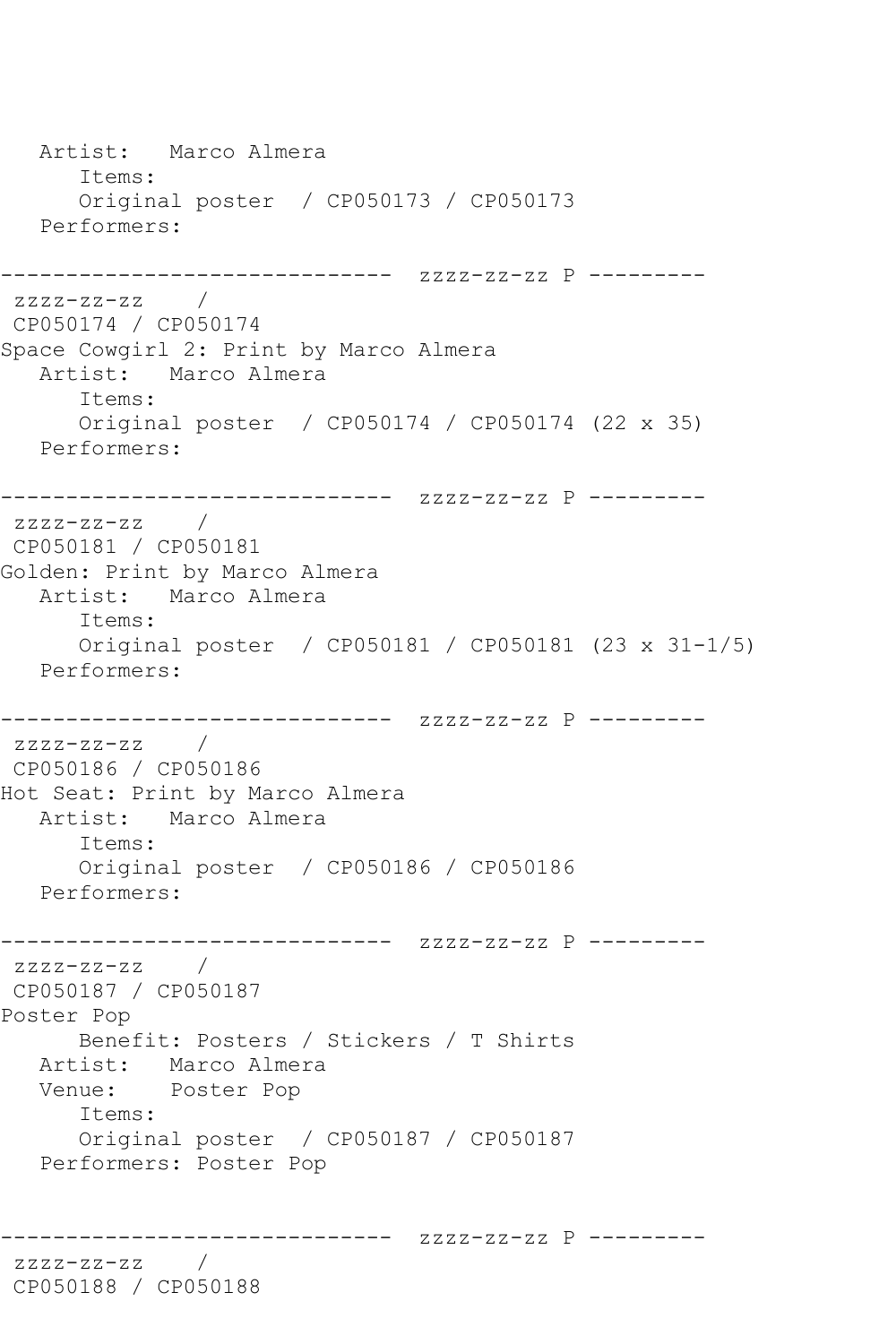F.A.S. #12 Kabuki Masks: Print by Marco Almera Artist: Marco Almera Items: Original poster / CP050188 / CP050188 Performers: ------------------------------ zzzz-zz-zz P -------- zzzz-zz-zz / CP050191 / CP050191 F.A.S. #14 Luger : Print by Marco Almera Artist: Marco Almera Items: Original poster / CP050191 / CP050191 Performers: ------------------------------ zzzz-zz-zz P -------- zzzz-zz-zz / CP050192 / CP050192 F.A.S. #10 Machine Gun: Print by Marco Almera Artist: Marco Almera Items: Original poster / CP050192 / CP050192 Performers: ------------------------------ zzzz-zz-zz P --------  $zzzz-zz-zz$  / CP050193 / CP050193 F.A.S. #9 Mini Silencer: Print by Marco Almera Artist: Marco Almera Items: Original poster / CP050193 / CP050193 Performers: ------------------------------ zzzz-zz-zz P -------- zzzz-zz-zz / CP050194 / CP050194 Print by Marco Almera Artist: Marco Almera Items: Original poster / CP050194 / CP050194 Performers: ------------------------------ zzzz-zz-zz P -------- zzzz-zz-zz / CP050195 / CP050195 El Dia De Los Muertos Art and Music Especial Artist: Marco Almera